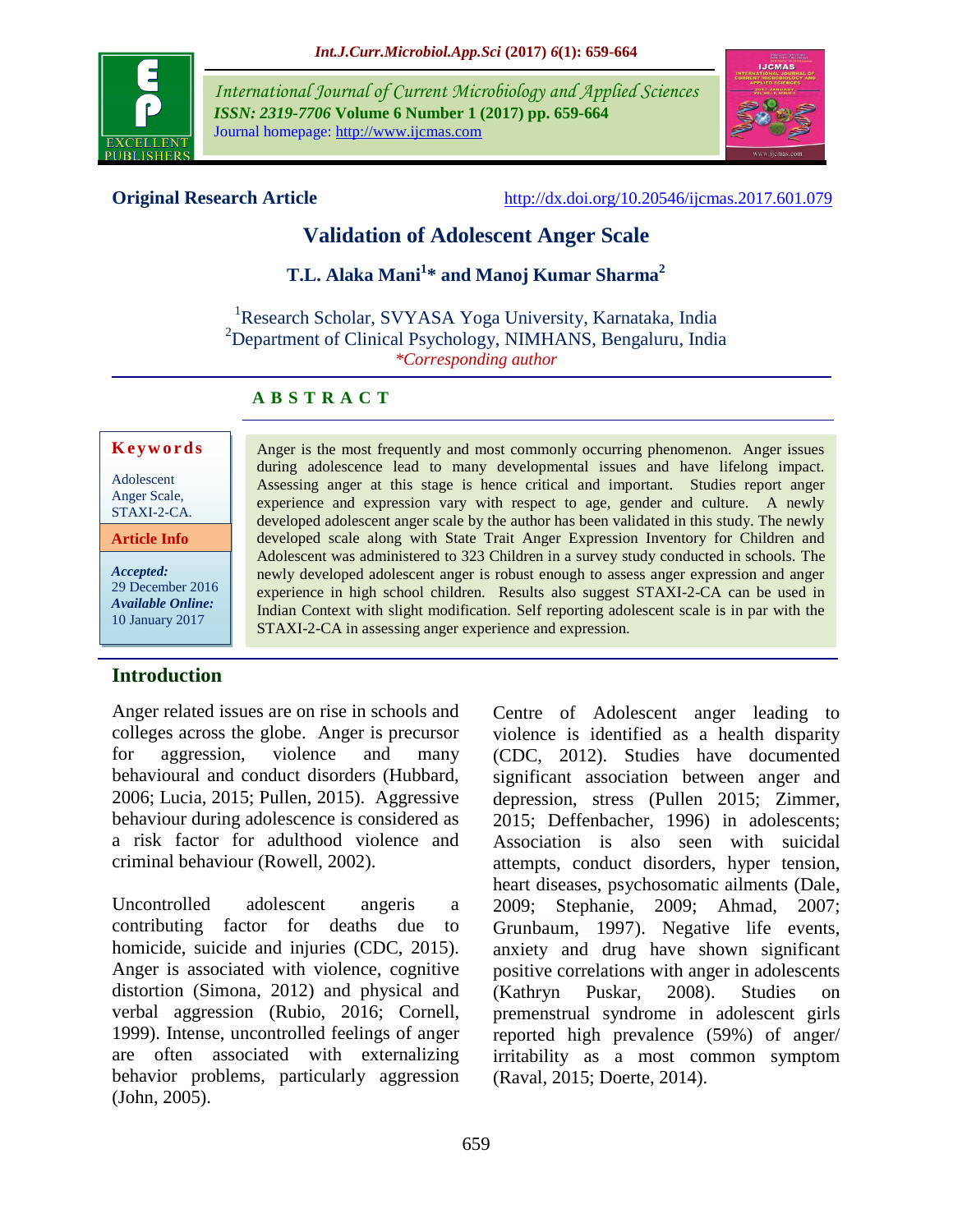High trait anger in adolescence have shown negative relationship with health, social, and academic consequences (Colleen, 2014). Adolescents exposed to violence had poorer school performance and adjustment scores (Munni, 2006). Trait anger also has negative relationship with Self-esteem in adolescents and anger control has shown positive correlation with self-esteem (Coskun, 2009). Significant correlation is observed between trait anger and proneness to shame in youth (Jennie, 2011).

Studies on Indian adolescent population indicate a rise in anger related issuessuch as angry behaviours, bullying, aggression and violence. Study on adolescent violence reports 23% of victims and 13% perpetrators of violence (Munni, 2006) among 1500 Indian adolescents. In a survey conducted in many cities of India, reports 18% of 5476 youths shown high aggression scores. Higher angeraggression scores were observed in males than females and also in the age group of 16- 19 years (Sharma, 2015). Parental anger styles tend to have strong impact on anger expression in Indian adolescent females (Kavitha D, 2014). Aggression has shown negative correlation with interpersonal and romantic relationships among Indian youth (Sharma, 2013). Indian alcohol-dependent youths reported low levels of anger control, high level of trait anger and poor quality of life (Sharma, 2012).

Though the physiological activities during anger arousal is universal in its characteristics and behaviour, there exists variation in terms of its conceptualisation, perception and expression pattern (Potegal, 2010). Studies also indicate variation intra and intercultural context in addition to age and gender (Tara, 2015). This has led to emergence of several theories of anger and adolescent anger inventories (Kovecses, 2010). Most popular theory of anger is Spielberger's State-Trait anger taxonomy which is considered fundamental and widely adopted theory. Based on this theory an array of Anger Inventories has been developed for children, adolescents and adult population (Spielberger, 1988; Brunner, 2009). The scale has been adapted to many languages and many cultures.

Further available adolescent anger inventories appear to have the limitation of culture specificity and sensitivity as the words used to describe anger have variety of meaning in different cultures (e.g. word 'mad') (Alaka Mani, 2016). A review study reports these scales differ from another as they measure different aspects of anger (Burney, 2001). Further a review study on adolescent school anger states that the available psychometric adolescent anger scales do not represent the construct adequately or comprehensively (Mathew, 2008; Smith, 2006). Another study reports self-reporting questionnaires for anger must be adapted for cross-cultural usage and should not be back-translated (Moscoso, 2011).

Indian classical text provides enormous resource on the concepts on anger. According to the scriptures, anger is born out of Rajasic nature and is an internal enemy of man. Anger manifests at behavioral, verbal and mental level. Based on this principle the author of this paper has developed an adolescent anger scale which has shown significant reliability and validity scores. This study is to validate the newly developed scale with reference to well-structured STAXI-2-CA (State Trait Anger Expression Inventory for Children and Adolescents).

## **Methods and Materials**

**Design:** It is school based survey conducted in high schools with one time data collection in groups. Consent to participate in the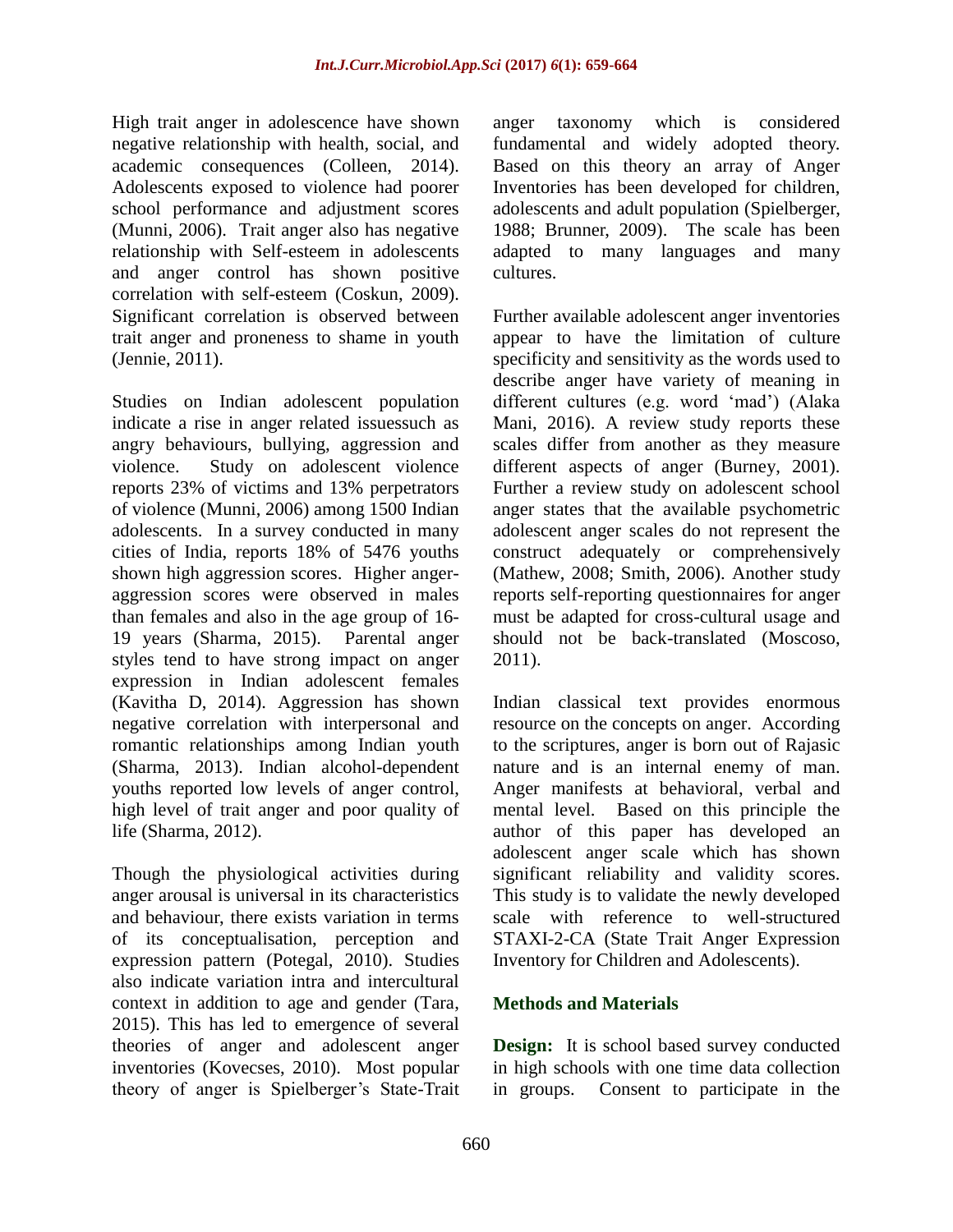survey was obtained in writing by the children and approval obtained from school authorities. Authorised tools and software were used for measurements and assessment.

**Sample:** The participants include323 healthy adolescents (171 girls & 152 boys) studying in  $8<sup>th</sup>$ ,  $9<sup>th</sup>$  and  $10<sup>th</sup>$  standard in English medium private co-education high schools in south Bangalore. Inclusion criteria were ability to read, write and communicate in English while adolescents unwilling to participate were excluded.

**Tool:** Two self-reporting anger scales for adolescents were used. They are

- 1) Author developed Anger Scale: A 23 items, measuring anger at *Kayena* (behavioural), *Vacha* (speech) and *Manasa* (Mental) domains.
- 2) State-Trait Anger Expression Inventory-Child and Adolescents (STAXI 2 CA scale): A 35 item self-report scale that measures anger experience, expression and control in adolescents.

In the STAXI -2-CA Scale**,** some of the terms like 'grumpy' 'grouchy' were difficult to understand by the children in the Indian cultural context. The meaning of such terms was explained to the group and also incorporated within brackets in the scale.

Both scales were administered in 3 schools. Children were briefed about the study and then asked to fill up the questionnaire. Children were instructed to answer all the questions and they took around 5-10 minutes for filling up the questionnaire.

## **Analysis**

The scores of both the scales were tested for correlation. Pearson Correlation co-efficient value of r=0.934 indicate that the scales do not show significant different pattern while assessing anger in adolescents.

Mean and standard deviation was calculated for the scores of both the scales and tabulated in table 1 below:

|         | <b>Boys</b> |                 | Girls |      | <b>Total Scores</b> |           |
|---------|-------------|-----------------|-------|------|---------------------|-----------|
|         | Mean        | ${\rm SD}$      | Mean  | SD   | Mean                | <b>SD</b> |
| Scale 1 | 39.95       | 5.76            | 40.66 | 5.43 | 40.33               | 5.59      |
| Scale 2 | 63.87       | Q <sub>71</sub> | 64.82 | 7.83 | 64.38               | 8.26      |

**Table.1**

Scale 1: Newly developed scale & Scale 2: is STAXI 2 CA Scale

Independent t test was done to compare the mean scores of both the scales which showed a significant difference.

#### **Results and Discussion**

The newly developed scale established a good correlation coefficient value (r=0.934) with respect to widely used STAXI-2-CA scale. However, independent t test failed to validate this correlation. The scoring range for each scale was different and they are grounded on different theory of conceptualisation of anger. This could be the reason for getting the significant p value. Comparison of Means and Standard Deviation showed a similar pattern of anger experience and expression in both the genders.

A prevalence study conducted by the author using STAXI 2 CA with Indian Adolescents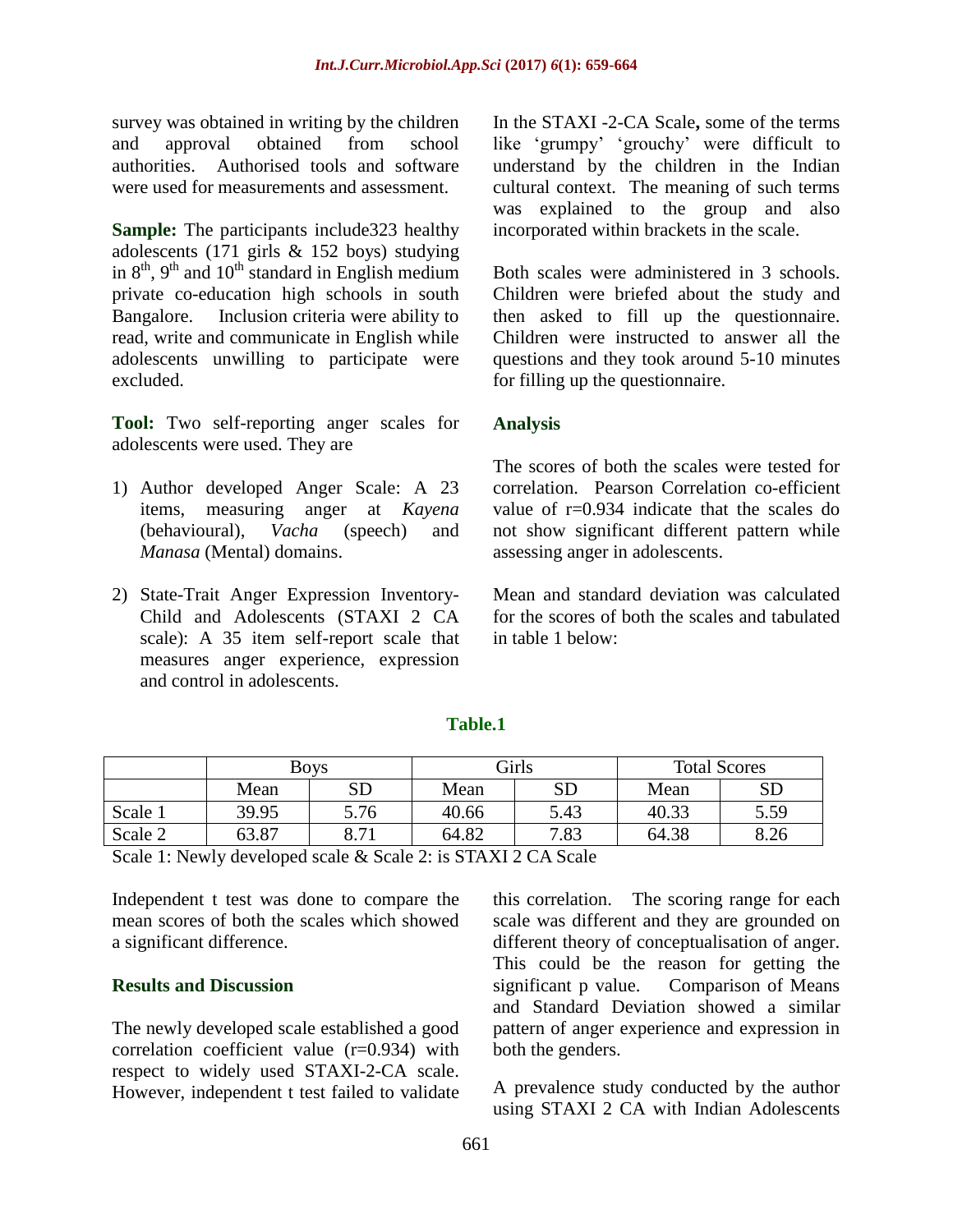observed that the children had difficulty in understanding a few items and words as they have a different meaning in the Indian social context (Alaka Mani, 2016). In both the studies, authors have found feasibility of STAXI-2-CA scale for administration in Indian adolescent population and strongly recommend adaptation of this well-structured scale to Indian context.

In conclusion, the newly developed adolescent anger scale showed good correlation with STAXI 2 CA Scale.

# **References**

- Ahmad Ghanizadeh. 2008. Ahmad Ghanizadeh; 'Gender difference of school anger dimensions and its prediction for suicidal behaviour in adolescents', *Int. J. Clin. Health Psychol.*
- Alaka Mani, T.L,. Manoj Kumar Sharma, Marimuttu, P., Omkar, S.N., Nagendra, H.R. 2016. Anger assessment among high school children, *Int. J. CMPR,* Vol. 2, Issue, 8 pp.585-590, August, 2016.
- Brunner. 2009. Brunner, T. M. & Spielberger, C.D., The State Trait Anger Expression Inventory, Second edition, Child Adolescent (STAXI-C/A). Psychological Assessment Resources: Sarasota, Florida (2009).
- Burney, D.M. 2001. DeAnna McKinnie Burney, Jeffrey Kromrey; Initial Development and Score Validation of the Adolescent Anger Rating Scale; *[Educational and Psychological](https://www.researchgate.net/journal/0013-1644_Educational_and_Psychological_Measurement)  [Measurement](https://www.researchgate.net/journal/0013-1644_Educational_and_Psychological_Measurement)*, 61(3):446-460. doi:10.1177/0013164012 1971310
- CDC. 2006. Centers for Disease Control [CDC]. Youth risk behavior surveillance – United States, 2005 Morbidity and Mortality Weekly report, 55 (SS-5). 2006. Retrieved March 23, 2007. http://www.cdc.gov/mmwr/PDF/SS/

SS5505.pdf

- Colleen, A.Q. 2015. Colleen A. Quinn, David Rollock, and Scott R. Vrana 'A Test of Spielberger's State-Trait Theory of Anger with Adolescents: Five Hypotheses' NIH Public Access, Emotion. 2014 February, 14(1): 74–84. doi:10.1037/a0034031.
- Cornell, D.G. 1999. Cornell DG, Peterson CS and Richards H 'Anger as a predictor of aggression among incarcerated adolescents', *J. Consult Clin. Psychol.,* 67: 108-115
- Coskun, A. 2009. Coskun ArslAn; Anger, Self-eSteem, and Perceived Social Support in Adolescence; *Social Behavior and Personality,* 37(4), 555- 564.
- Dale, J.T. 2009. Dale J Terasaki, Bizu Gelaye, Yemane Berhane and Michelle A Williams; **'**Anger expression, violent behavior, and symptoms of depression among male college students in Ethiopia', *BMC Public Health,* 9: 13 doi:10.1186/1471-2458-9-13
- Deffenbacher. 1996. Deffenbacher JL, Lynch, R. S., Oetting, E. R., & Kemper, C. C. Anger reduction in early adolescents. *J. Counseling Psychol.,* 43, 149– 157.
- Douglas, C., Smith, Michael James Furlong, Peter Boman. 2006. Assessing anger and hostility in school settings; Research gate.
- Grunbaum. 1997. Jo Anne [Grunbaum,](http://link.springer.com/article/10.1007/BF02883335#author-details-1) Sally W. [Vernon,](http://link.springer.com/article/10.1007/BF02883335#author-details-2) Carla M. [Clasen;](http://link.springer.com/article/10.1007/BF02883335#author-details-3) The association between anger and hostility and risk factors for coronary heart disease in children and adolescents: A review; *[Annals of](http://link.springer.com/journal/12160)  [Behavioral Med.](http://link.springer.com/journal/12160),* 19: 179 doi: 10.1007/BF02883335
- Jennie, H. 2011. Jennie Hejdenberg, Bernice Andrews; The relationship between shame and different types of anger theory-based investigation; *Personality and Individual Differences*, 50: 1278–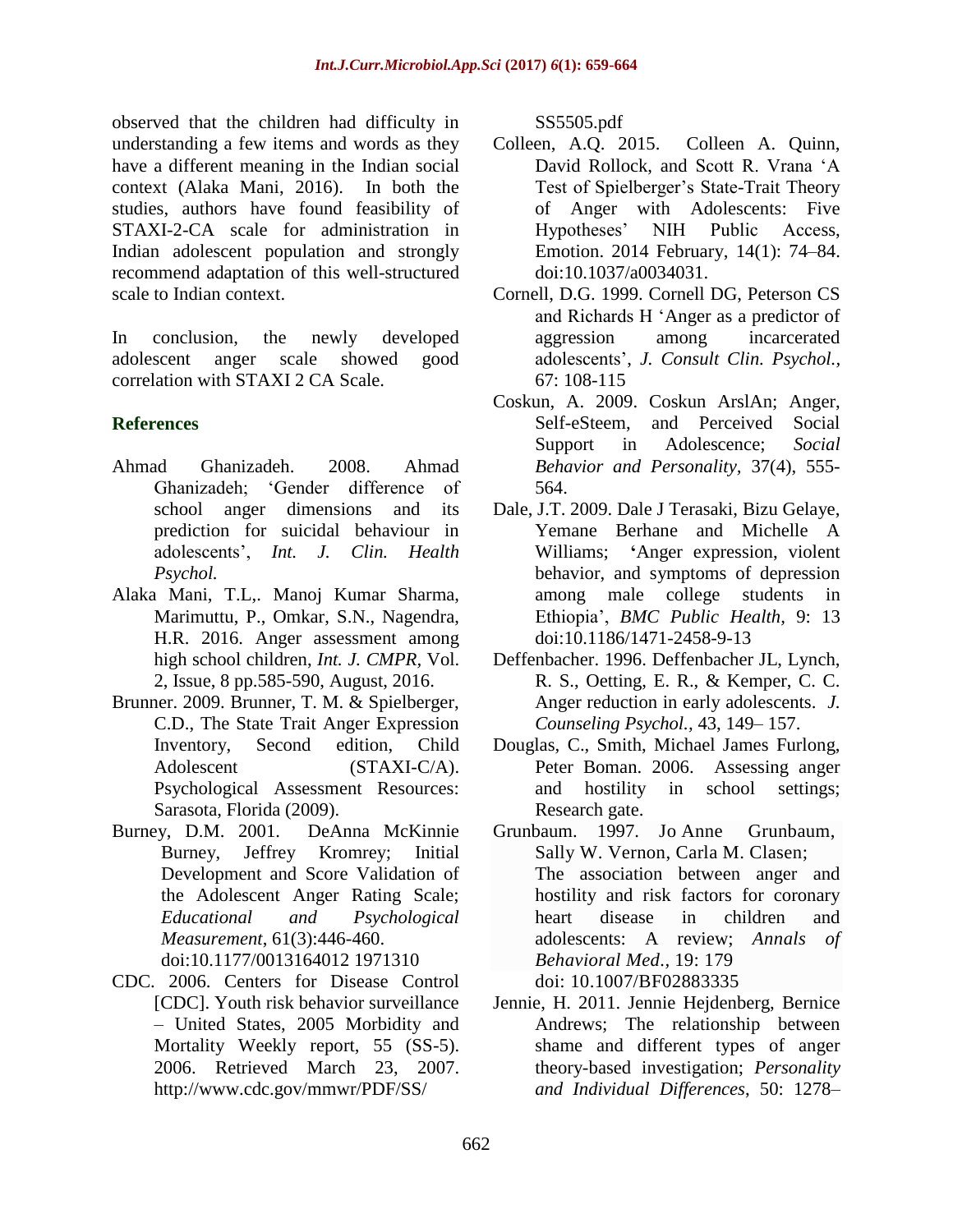1282.

- John, E.L. 2005. John E. Lochman, Nicole R. Powell, Nancy Clanton, Heather K. McElroy, book chapter 'Anger and Aggression.
- Julie, A., Hubbard, Meghan, D., McAuliffe, Ronnie, M. Rubin, and Michael, T. Morrow; The Anger–Aggression Relation in Violent Children and Adolescents.
- Kathryn Puskar. 2008. Kathryn Puskar, DianxuRen, Lisa Marie Bernardo, Tammy Haley and KirstiHetager Stark, 'anger correlated with psychosocial variables in rural youth, *Compr. Pediatr. Nurs.*
- Kavitha, D. 2014. Kavitha Dhanaraj and R Manoj; 'A study on expression of anger among the parents and their adolescent daughters', *Indian Streams Res. J.*
- Lucia Hernawati, Esti Rahayu, Petrus Soejowinoto. 2015. The Predictors of Indonesian Senior High School Students' Anger at School; *J. Education and Practice,* Vol.6, No.23.
- Mamta, Nov Rattan Sharma. 2013. Across Gender Comparison in Anger Expression; Global International Research Thoughts.
- Mathew, A.K. 2008. Matthew A. Kerr, Barry H. Schneider; Anger expression in children and adolescents: A review of the empirical literature, *Clin. Psychol. Rev.,* 28: 559–577.
- Michael Potegal, Gerhard Stemmler, Charles Spielberger. Editors of International Handbook on Anger - Springer Science, 2010,, DOI 10.1007/978-0-387-89676-2
- Manolete, S., Moscoso and Charles, D. 2011. Spielberger; Cross-cultural assessment of emotions: The expression of anger; *Revista de Psicología* Vol. 29(2), (ISSN 0254-9247).
- Munni. 2006. Munni R, Malhi P: Adolescent violence exposure, gender issues and impact. *Indian Paediatr*., 43(7): 607-

612.

- Pullen, L. 2015. [Pullen L,](http://www.ncbi.nlm.nih.gov/pubmed/?term=Pullen%20L%5BAuthor%5D&cauthor=true&cauthor_uid=26201172) [Modrcin](http://www.ncbi.nlm.nih.gov/pubmed/?term=Modrcin%20MA%5BAuthor%5D&cauthor=true&cauthor_uid=26201172)  [MA,](http://www.ncbi.nlm.nih.gov/pubmed/?term=Modrcin%20MA%5BAuthor%5D&cauthor=true&cauthor_uid=26201172) [McGuire SL,](http://www.ncbi.nlm.nih.gov/pubmed/?term=McGuire%20SL%5BAuthor%5D&cauthor=true&cauthor_uid=26201172) [Lane K,](http://www.ncbi.nlm.nih.gov/pubmed/?term=Lane%20K%5BAuthor%5D&cauthor=true&cauthor_uid=26201172) [Kearnely](http://www.ncbi.nlm.nih.gov/pubmed/?term=Kearnely%20M%5BAuthor%5D&cauthor=true&cauthor_uid=26201172)  [M,](http://www.ncbi.nlm.nih.gov/pubmed/?term=Kearnely%20M%5BAuthor%5D&cauthor=true&cauthor_uid=26201172) [Engle S.](http://www.ncbi.nlm.nih.gov/pubmed/?term=Engle%20S%5BAuthor%5D&cauthor=true&cauthor_uid=26201172); Anger in Adolescent Communities: How Angry Are They?; *[Pediatr Nurs.](http://www.ncbi.nlm.nih.gov/pubmed/26201172)*, 41(3): 135-40.
- Raval, C.M. 2016. [Raval](http://www.ncbi.nlm.nih.gov/pubmed/?term=Raval%20CM%5Bauth%5D) CM, [Panchal](http://www.ncbi.nlm.nih.gov/pubmed/?term=Panchal%20BN%5Bauth%5D) BN, [Tiwari](http://www.ncbi.nlm.nih.gov/pubmed/?term=Tiwari%20DS%5Bauth%5D) DS, [Vala](http://www.ncbi.nlm.nih.gov/pubmed/?term=Vala%20AU%5Bauth%5D) AU and [Bhatt](http://www.ncbi.nlm.nih.gov/pubmed/?term=Bhatt%20RB%5Bauth%5D) RB; 'Prevalence of premenstrual syndrome and premenstrual dysphoric disorder among college students of Bhavnagar, Gujarat, *[Indian J.](http://www.ncbi.nlm.nih.gov/pubmed/27385849) Psychiatry,* 58(2):164-70. doi: 10.4103/0019- 5545.183796.
- Reyes, L.R. 2003. Reyes LR, Meininger JC, Liehr P, Chan W, Mueller WH; Anger in adolescents: sex, ethnicity, age differences and psychometric properties; *[Nurs Res.](http://www.ncbi.nlm.nih.gov/pubmed/12552170)*, 52(1): 2-11.
- Rowell, H. 2002. L. Rowell Huesmann,, Leonard D. Eron, and Eric F. Dubow; Childhood predictors of adult criminality: are all risk factors reflected in childhood aggressiveness?; *Criminal Behaviour and Mental Health,* 12, 185– 208.
- Rubio, G.F. 2016. Rubio-Garay F, Carrasco MA, Amor PJ; 'Aggression, anger and hostility: evaluation of moral disengagement as a mediational process' *Scand. J. Psychol.*
- Sharma, M.K. 2012. Sharma MK, LNSuman, Pratima Murthy and Palaniappan Marimuthu, State-Trait Anger and Quality of Life Among Alcohol Users, *German J. Psychiatry.*
- Sharma, M.K. 2013. Sharma MK, Mohan Raju; 'Relationship of Personality Dimensions and aggression in romantic relationship among youth; *Indian J. Psychol. Med.*
- Sharma, M.K. 2015. Manoj Kumar Sharma, Palaniappan, Marimuthu; Prevalence and Psychosocial Factors of Aggression Among Youth; *Indian J. Psychol. Med.,*  36: 48-53.